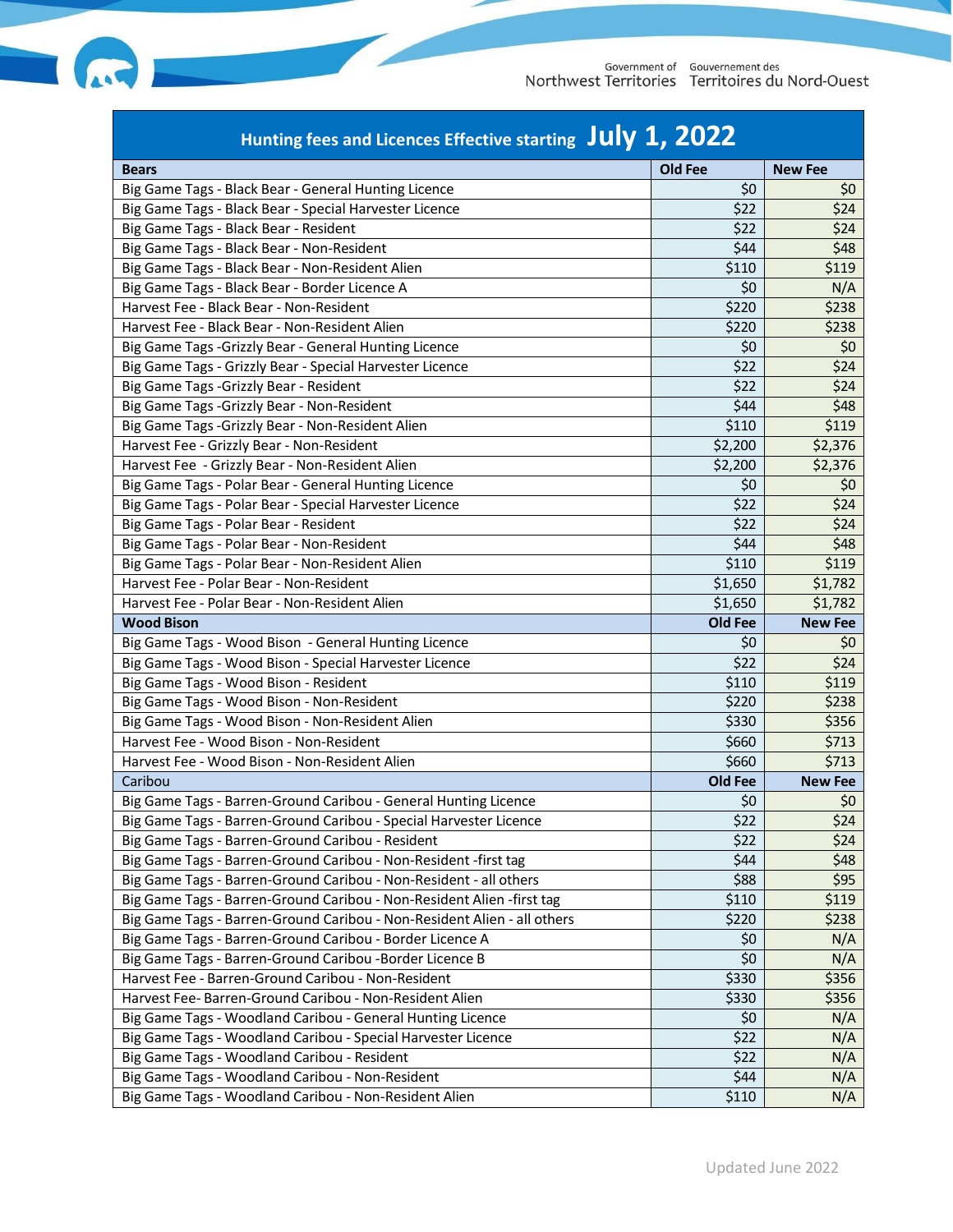| Harvest Fee - Woodland Caribou - Non-Resident                           | \$440   | N/A            |
|-------------------------------------------------------------------------|---------|----------------|
| Harvest Fee - Woodland Caribou - Non-Resident Alien                     | \$440   | N/A            |
| Big Game Tags - Boreal Caribou - General Hunting Licence                |         | \$0            |
| Big Game Tags - Boreal Caribou - Special Harvester Licence              |         | \$24           |
| Big Game Tags - Boreal Caribou - Resident                               |         | \$24           |
| Big Game Tags - Boreal Caribou - Non-Resident                           |         | \$48           |
| Big Game Tags - Boreal Caribou - Non-Resident Alien                     |         | \$119          |
| Harvest Fee - Boreal Caribou - Non-Resident                             |         | \$475          |
| Harvest Fee - Boreal Caribou - Non-Resident Alien                       |         | \$475          |
| Big Game Tags - Northern Mountain Caribou - General Hunting Licence     |         | \$0            |
| Big Game Tags - Northern Mountain Caribou - Special Harvester Licence   |         | \$24           |
| Big Game Tags - Northern Mountain Caribou - Resident                    |         | \$24           |
| Big Game Tags - Northern Mountain Caribou - Non-Resident                |         | \$48           |
| Big Game Tags - Northern Mountain Caribou - Non-Resident Alien          |         | \$119          |
| Harvest Fee - Northern Mountain Caribou - Non-Resident                  |         | \$475          |
| Harvest Fee - Northern Mountain Caribou - Non-Resident Alien            |         | \$475          |
| <b>Dall's Sheep</b>                                                     | Old Fee | <b>New Fee</b> |
| Big Game Tags - Dall's Sheep - General Hunting Licence                  | \$0     | \$0            |
| Big Game Tags - Dall's Sheep - Special Harvester Licence                | \$22    | \$24           |
| Big Game Tags - Dall's Sheep - Resident                                 | \$22    | \$24           |
| Big Game Tags - Dall's Sheep - Non-Resident                             | \$44    | \$48           |
| Big Game Tags - Dall's Sheep - Non-Resident Alien                       | \$110   | \$119          |
| Harvest Fee - Dall's Sheep - Non-Resident                               | \$440   | \$475          |
|                                                                         | \$440   | \$475          |
| Harvest Fee - Dall's Sheep - Non-Resident Alien<br><b>Deer</b>          | Old Fee | <b>New Fee</b> |
|                                                                         |         |                |
|                                                                         |         |                |
| Big Game Tags - White-Tailed and Mule Deer - General Hunting Licence    | \$0     | \$0            |
| Big Game Tags - Deer (white-tailed or mule) - Special Harvester Licence | \$22    | \$24           |
| <b>Moose</b>                                                            | Old Fee | <b>New Fee</b> |
| Big Game Tags - Moose - General Hunting Licence                         | \$0     | \$0            |
| Big Game Tags - Moose - Special Harvester Licence                       | \$22    | \$24           |
| Big Game Tags - Moose - Resident                                        | \$22    | \$24           |
| Big Game Tags - Moose - Non-Resident                                    | \$44    | \$48           |
| Big Game Tags - Moose - Non-Resident Alien                              | \$110   | \$119          |
| Harvest Fee - Moose - Non-Resident                                      | \$440   | \$475          |
| Harvest Fee - Moose - Non-Resident Alien                                | \$440   | \$475          |
| Big Game Tags - Moose - Border Licence A                                | \$0     | N/A            |
| <b>Mountain Goat</b>                                                    | Old Fee | <b>New Fee</b> |
| Big Game Tags - Mountain Goat - General Hunting Licence                 | \$0     | \$0            |
| Big Game Tags - Mountain Goat - Special Harvester Licence               | \$22    | \$24           |
| Big Game Tags - Mountain Goat - Resident                                | \$22    | \$24           |
| Big Game Tags - Mountain Goat - Non-Resident                            | \$44    | \$48           |
| Big Game Tags - Mountain Goat - Non-Resident Alien                      | \$110   | \$119          |
| Harvest Fee - Mountain Goat - Non-Resident                              | \$440   | \$475          |
| Harvest Fee - Mountain Goat - Non-Resident Alien                        | \$440   | \$475          |
| <b>Muskox</b>                                                           | Old Fee | <b>New Fee</b> |
| Big Game Tags - Muskox - General Hunting Licence                        | \$0     | \$0            |
| Big Game Tags - Muskox - Special Harvester Licence                      | \$22    | \$24           |
| Big Game Tags - Muskox - Resident                                       | \$22    | \$24           |
| Big Game Tags - Muskox - Non-Resident                                   | \$44    | \$48           |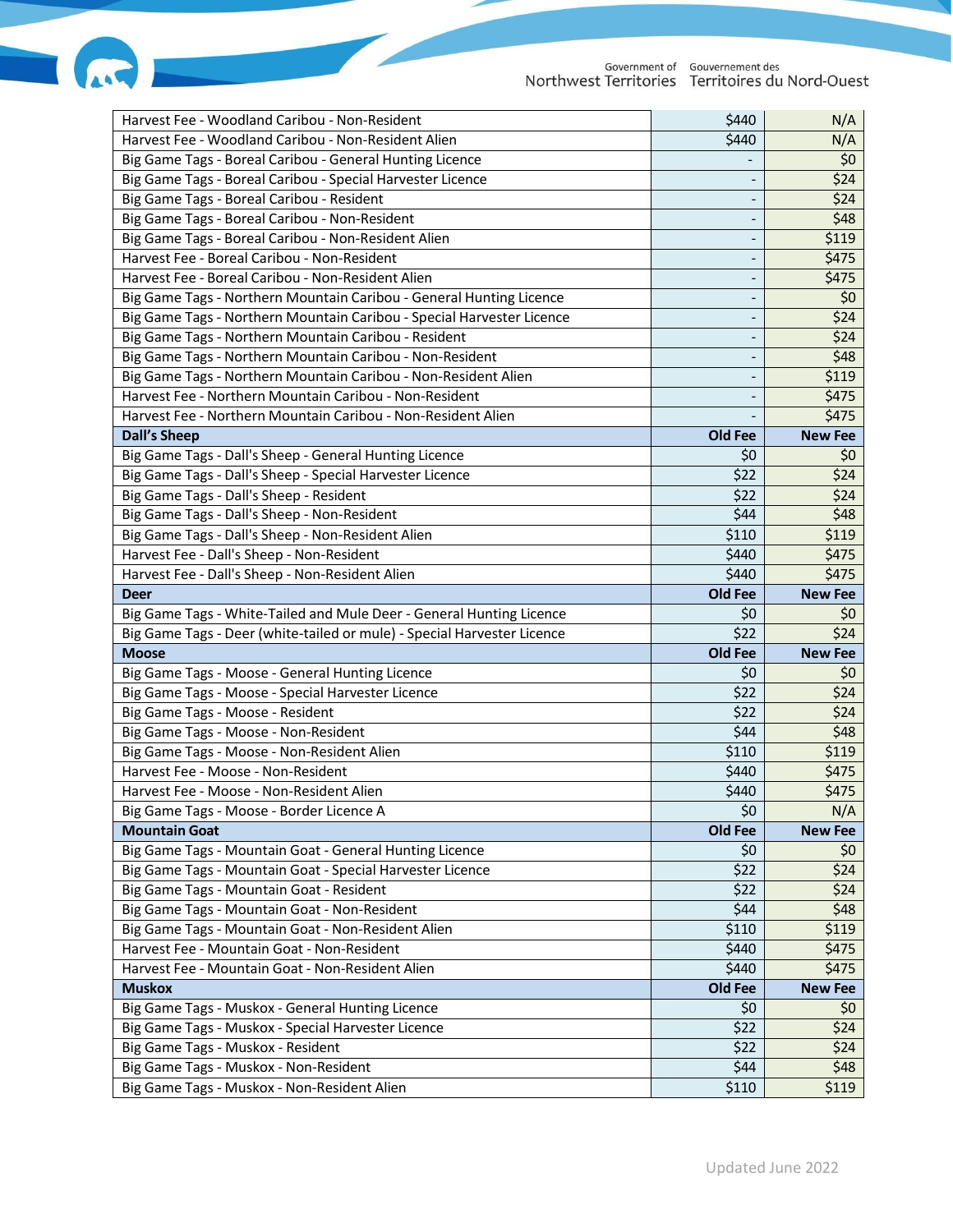| Harvest Fee - Muskox - Non-Resident                                                     | \$330                        | \$356          |
|-----------------------------------------------------------------------------------------|------------------------------|----------------|
| Harvest Fee - Muskox - Non-Resident Alien                                               | \$330                        | \$356          |
| <b>Reindeer</b>                                                                         | Old Fee                      | <b>New Fee</b> |
| Reindeer Regulations: grazing fee per head (land rent fee)                              |                              | \$4.79/head    |
| Reindeer Regulations: Reindeer Grazing Licence: outside a reserve                       |                              | \$25           |
| Reindeer Regulations: Reindeer Grazing Licence: inside a reserve (Class 2 Licence)      |                              | \$25           |
| Reindeer Regulations: Reindeer transport permit (live) (Class 3 Licence)                |                              | \$25           |
| Reindeer Regulations: Reindeer transport permit (parts) (Class 3 Licence)               | $\qquad \qquad \blacksquare$ | \$25           |
| Reindeer Regulations: Reindeer Hunting Licence (Class 1 Licence)                        |                              | \$25           |
| Reindeer Regulations: Reindeer Export Permit (used for any place outside the            |                              | \$25           |
| NWT)                                                                                    |                              |                |
| General - replacement of lost licence or permit                                         |                              | \$25           |
| Wolf                                                                                    | Old Fee                      | <b>New Fee</b> |
| Big Game Tags - Wolf - General Hunting Licence                                          | \$0                          | \$0            |
| Big Game Tags - Wolf - Special Harvester Licence                                        | \$22                         | \$24           |
| Big Game Tags - Wolf - Resident                                                         | \$22                         | \$24           |
| Big Game Tags - Wolf - Non-Resident                                                     | \$44                         | \$48           |
| Big Game Tags - Wolf - Non-Resident Alien                                               | \$110                        | \$119          |
| Big Game Tags - Wolf - Border Licence A                                                 | \$0                          | N/A            |
| Harvest Fee - Wolf - Non-Resident                                                       | \$220                        | \$238          |
| Harvest Fee - Wolf - Resident                                                           | \$220                        | \$238          |
| <b>Wolverine</b>                                                                        | Old Fee                      | <b>New Fee</b> |
| Big Game Tags - Wolverine - General Hunting Licence                                     | \$0                          | \$0            |
| Big Game Tags - Wovlerine - Special Harvester Licence                                   | \$22                         | \$24           |
| Big Game Tags - Wolverine - Resident                                                    | \$22                         | \$24           |
| Big Game Tags - Wolverine - Non-Resident                                                | \$44                         | \$48           |
| Big Game Tags - Wolverine - Non-Resident Alien                                          | \$110                        | \$119          |
| Big Game Tags - Wolverine - Border Licence A                                            | \$0                          | N/A            |
| Harvest Fee - Wolverine - Non-Resident                                                  | \$220                        | \$238          |
| Harvest Fee - Wolverine - Non-Resident Alien                                            | \$220                        | \$238          |
| <b>Small Game</b>                                                                       | Old Fee                      | <b>New Fee</b> |
| Small Game Authorization - Special Harvester Licence                                    | \$22                         | \$24           |
| <b>Small Game Authorization - Resident</b>                                              | \$22                         | \$24           |
| <b>Small Game Authorization - Non-Resident</b>                                          | \$44                         | \$48           |
| Small Game Authorization - Non-Resident Alien                                           | \$110                        | \$119          |
| Membership to Registered Group Trapping Area Licence                                    | \$0                          | \$0            |
| Registered Trapping Area Licence                                                        | \$22                         | \$24           |
| <b>Fur and Meat</b>                                                                     | Old Fee                      | <b>New Fee</b> |
| Authorization to trap fur-bearers under the authority of a Special Harvester<br>Licence | \$22                         | \$24           |
| Meat of Game Dealer Licence- Person who does not hold a licence                         | \$220                        | \$238          |
| Meat of Game Dealer Licence-Renewal                                                     | \$110                        | \$119          |
| Fur Dealer Licence - Person Who Does Not Hold a Licence                                 | \$440                        | \$475          |
| Fur Dealer Licence - Renewal                                                            | \$220                        | \$238          |
| Fur Farm Licence - Person Who Does Not Hold a Licence                                   | \$440                        | \$475          |
| Fur Farm Licence - Renewal                                                              | \$220                        | \$238          |
| Game Ranch Licence - Person Who Does Not Hold a Licence                                 | \$440                        | \$475          |
| Game Ranch Licence - Renewal                                                            | \$220                        | \$238          |
| Guide Licence - Person Who Does Not Hold a Licence                                      | \$110                        | \$119          |
| Guide Licence - Renewal                                                                 | \$55                         | \$59           |
| Outfitter Licence - Person Who Does Not Hold a Licence                                  | \$880                        | \$950          |